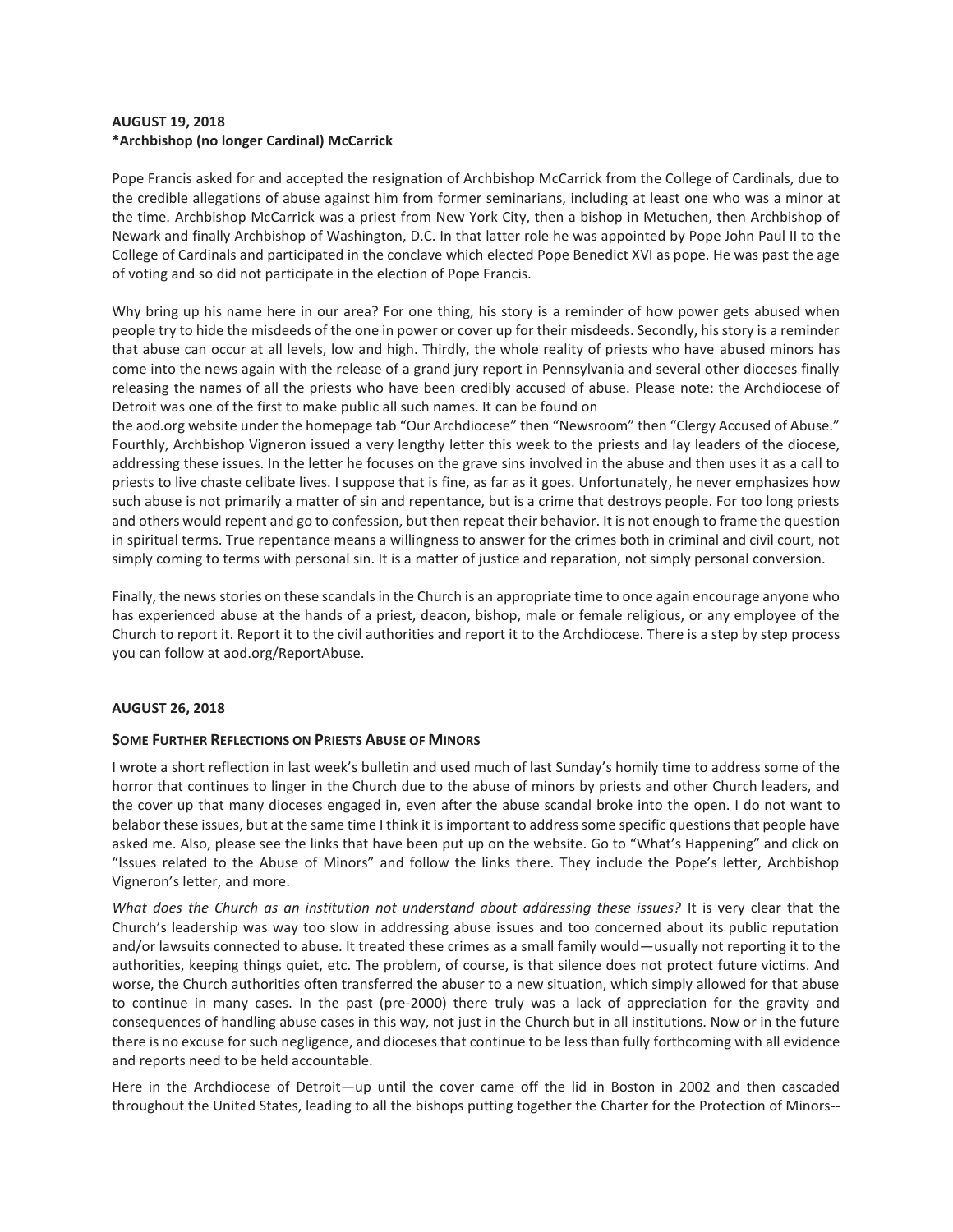we tended to follow that pattern of keeping allegations quiet, putting the priest through some type of treatment program, offering counseling and sometimes small settlement monies to the victims, then allowing the priest to be back into public ministry in a new situation. This was not a good or just or healthy practice, but it was the way things were done in nearly every institution, not just the Church. Since 2002, however, the Archdiocese of Detroit has been very assertive and public in handling allegations of abuse. All allegations are reported to the civil authorities so that they can investigate and, if it is warranted, bring criminal charges. Independently, the Archdiocese does its own investigation and the findings are reviewed by a board composed of nearly all lay people. Regardless of whether the civil authorities criminally indict or not, if the board finds the allegation to be credible, then the priest is publicly named, removed from his assignment, forbidden to present himself in public or to act in public as a priest, informed of the situation and told to get both a criminal and canonical lawyer, and pretty much left on his own to fight or refute or accept the allegation. You can find a list of those priests on the archdiocesan website.

So, has the Church learned from its past mistakes? In many cases, yes. In some dioceses and countries, no. But it will, because there is no way of truly stopping all of it becoming public. But one area the Church still struggles to come to terms with—and I think it will happen but it will take many years—is the way the hierarchical and clerical lifestyle forms the heart of the Church as an institution. I am not advocating an end to ordination or to structuring the Church with bishops as heads of dioceses and priests as heads of parishes. Nor am I touching here on the issue of ordaining more married men or even women. Rather, it seems to me in reading the reports about Pennsylvania, Boston, and elsewhere that it has been unhealthy to have priests, formed in the same seminary systems, take on all the positions of authority and power within the institution. One cannot prove a hypothetical, but I have a very difficult time believing that the abuse would have been as extensive and as covered up as it was, if we had more women and lay men in positions of true authority. In other words, if these horrendous revelations do not lead to some visible, structural changes, then the Church will fail, it seems to me, to heed the "signs of the times" and will lose an opportunity of grace-filled reform.

*Why should I contribute to the Church, if all the monies are vulnerable to being used to settle lawsuits related to abuse?* Or that question can be extended to why be involved in any way with such an institution. The only answer I can give is that, despite its obvious failings and flaws, the overwhelming reality of the Church, both in terms of its work and its people—including the vast majority of priests and bishops—is good. Not perfect, but good: working not to simply perpetuate the institution as institution, but for the kingdom of God to have a better hold within the world, willing to dedicate their whole life and all energy to making real Jesus' invitation to be transformed by the good news. I can understand why someone might use these revelations of abuse to justify not being involved with or have anything to do with the Church, but I also know that, for those who are active in the Church, the good so far outweighs the bad, that it is not hard to remain both a believer and an active member.

If you are interested in how much the Archdiocese of Detroit has spent on settlements related to allegations of abuse over the past 65 years (about \$4.5 million), I have added a link to a document that lists the various payouts as of a year ago. Also note that no direct donations—not those to the parish, nor those to the Catholic Services Appeal, or even the parish's taxed contribution to the Archdiocese—go to pay for such settlements. The archdiocese relied on insurance monies and then on a self-insurance pool of money that came from investment surpluses. When that selfinsurance grew sufficiently, all original investment money was returned to the Archdiocese. Any settlements, including monies for ongoing counseling, come from that fund only. Finally, please note that the Archdiocese does not require or promote non-disclosure clauses in any settlement, but it will honor one, if the person who was victimized requests it.

The Church, and St. Regis Parish in particular, needs your continuing support. Is it worthy of that support and trust? Overall, I think yes. In particular for this parish, absolutely yes. The local parish can make an amazing difference in people's lives by forming a community of active, joyful faith. It does not negate the mistakes made on a larger institutional level, and we are not perfect, but the parish can lessen the reality of the Church as uncaring or out of touch with reality. In terms of monies, we account for all donations and are open to any questions about how monies are spent. The Finance Council reviews every month's bank reconciliation and sees every expense item. We have nothing to hide, and we welcome your scrutiny.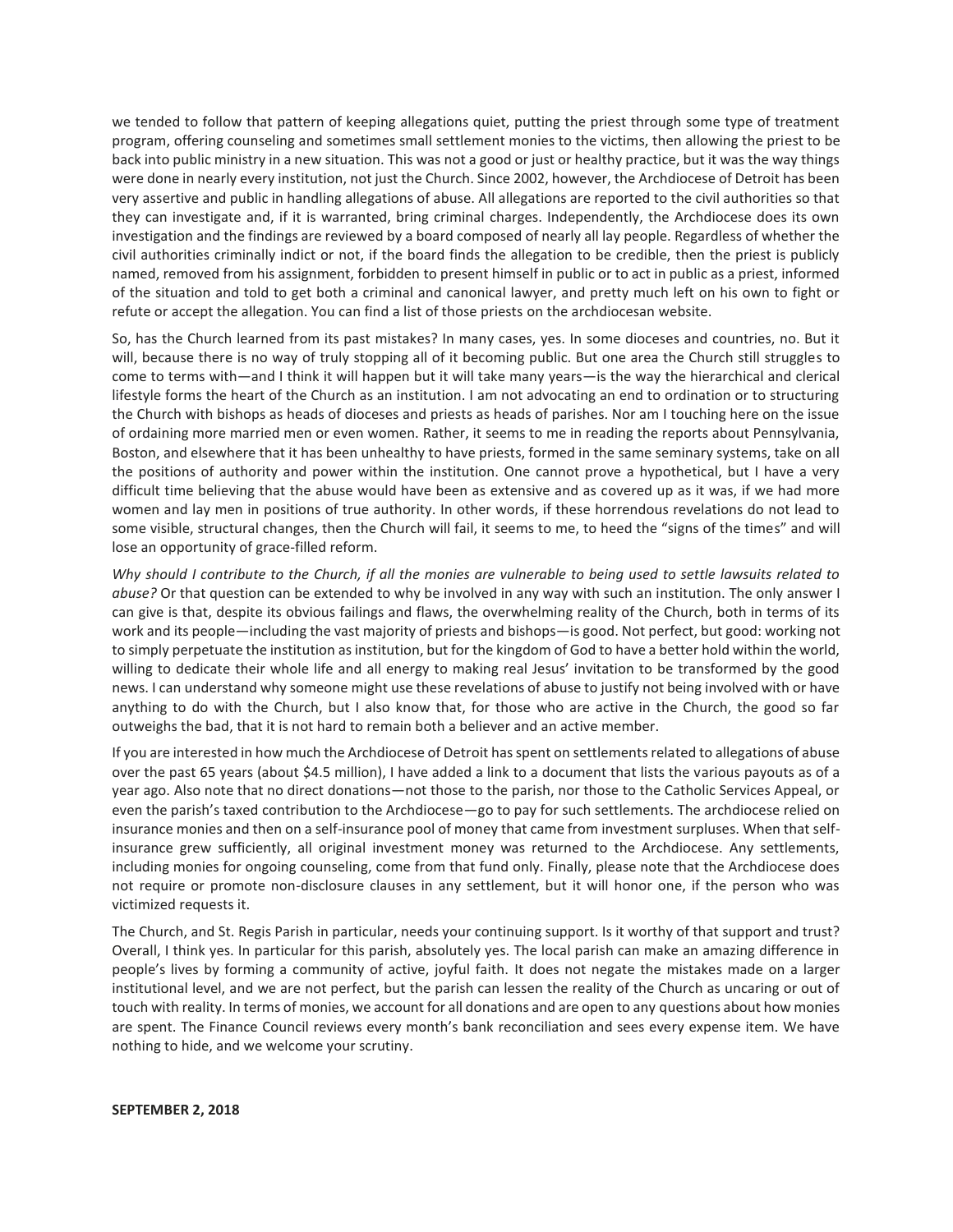### **MARCH 3, 2019**

## **THE CATHOLIC CHURCH AND ABUSE OF MINORS: THE CURRENT PICTURE**

Last week Pope Francis brought together the heads of all the various national/regional conferences of bishops and the major superiors of the largest priest religious orders to do four things:

- 1. Listen to stories of the harm that clergy abuse and cover up of such abuse cause from those who experienced being preyed upon.
- 2. Make it abundantly clear that there is no place in priesthood for those who would harm vulnerable people. The Pope issued a very clear statement, and prior to the summit, begged all priests and bishops who have abused the vulnerable, if they truly value the gift of priesthood, to trust in the mercy of God, but to turn themselves in to civil authorities and face the consequences for their actions.
- 3. Come to a united understanding, no matter the differences in civil laws around the world, that all credible allegations of abuse must be given immediately to civil authorities, even if the Church itself will conduct its own further investigations.
- 4. Ask for wisdom on what offices/processes need to be in place in order to hold bishops accountable for both reporting abuse and investigating a bishop if he is accused of abuse himself. This is the one that is most likely to disappoint, because people want immediate action, and this is likely to take some time.

As this summit was happening, Michigan's Attorney General released an update on the ongoing investigation of the seven Catholic dioceses in Michigan. If you recall, they obtained warrants for all materials, written or electronic, that each diocese keeps on file regarding clergy behavior, allegations against any clergy, actions taken, and so on—files that go back seventy years. All the dioceses and their officials cooperated willingly. There was no attempt to hide anything or delay any investigation. The Attorney General had very little to say on any specific cases, indicating that the volume of material seized in the warrants will take a number of months to comb through and properly assess. At the same time she reminded people that there is a hotline to call if someone wants to report any current or past incident of abuse (844-324-3374 or online at www.michigan.gov/clergyabuse). She criticized the use of nondisclosure agreements by the Church, encouraged the dioceses to set up a victims' fund that the Attorney General would administer, and she also suggested that no one should trust the dioceses with such information, but go directly to the civil authorities.

At that press conference, there seemed to be some misunderstanding on the part of the Attorney General that the Church in the United States has implemented strict reporting procedures after the 2002 public blow up of the whole issue (these procedures go by the name "Dallas Charter"), and the dioceses in Michigan have all complied with these norms. As a result, the Archdiocese of Detroit issued the following statement:

*The Archdiocese of Detroit appreciates the Attorney General's Office for providing an update today regarding its investigation. We also would like to add a few points of clarification.*

- *Since 2002, the Archdiocese of Detroit has not entered into any non-disclosure agreements, unless specifically requested by a survivor of abuse, as required by the Catholic Church in the United States. In addition, the Archdiocese does not enforce any non-disclosure agreements signed prior to 2002. We encourage all abuse survivors to share their stories.*
- *The Archdiocese of Detroit does not self-police. We encourage all victims to report abuse directly to law enforcement. When we learn of an allegation of sexual abuse of minors, we immediately notify law enforcement authorities, in accordance with the agreements we have had in place with them since 2002, when we shared past case files involving clergy misconduct and committed to turning over all new allegations regardless of when the alleged abuse occurred. We then follow law enforcement's lead to step aside and assist, when requested, during any criminal investigation.*
- *The Archdiocese of Detroit has not been asked by the Attorney General's Office to stop its internal review process. These internal investigations are required under Church law, and their purpose is to restrict or remove from ministry anyone who has committed sexual abuse of a minor or vulnerable adult. The Archdiocese of Detroit places no deadlines or time limits on those who wish to report the sexual abuse of minors by priests, deacons and other personnel. Be it five, 15, or 50 years later, our diocese accepts and responds to all reports – and immediately shares them with law enforcement.*
- *Clergy with credible accusations against them do not belong in ministry. Since the Attorney General's investigation*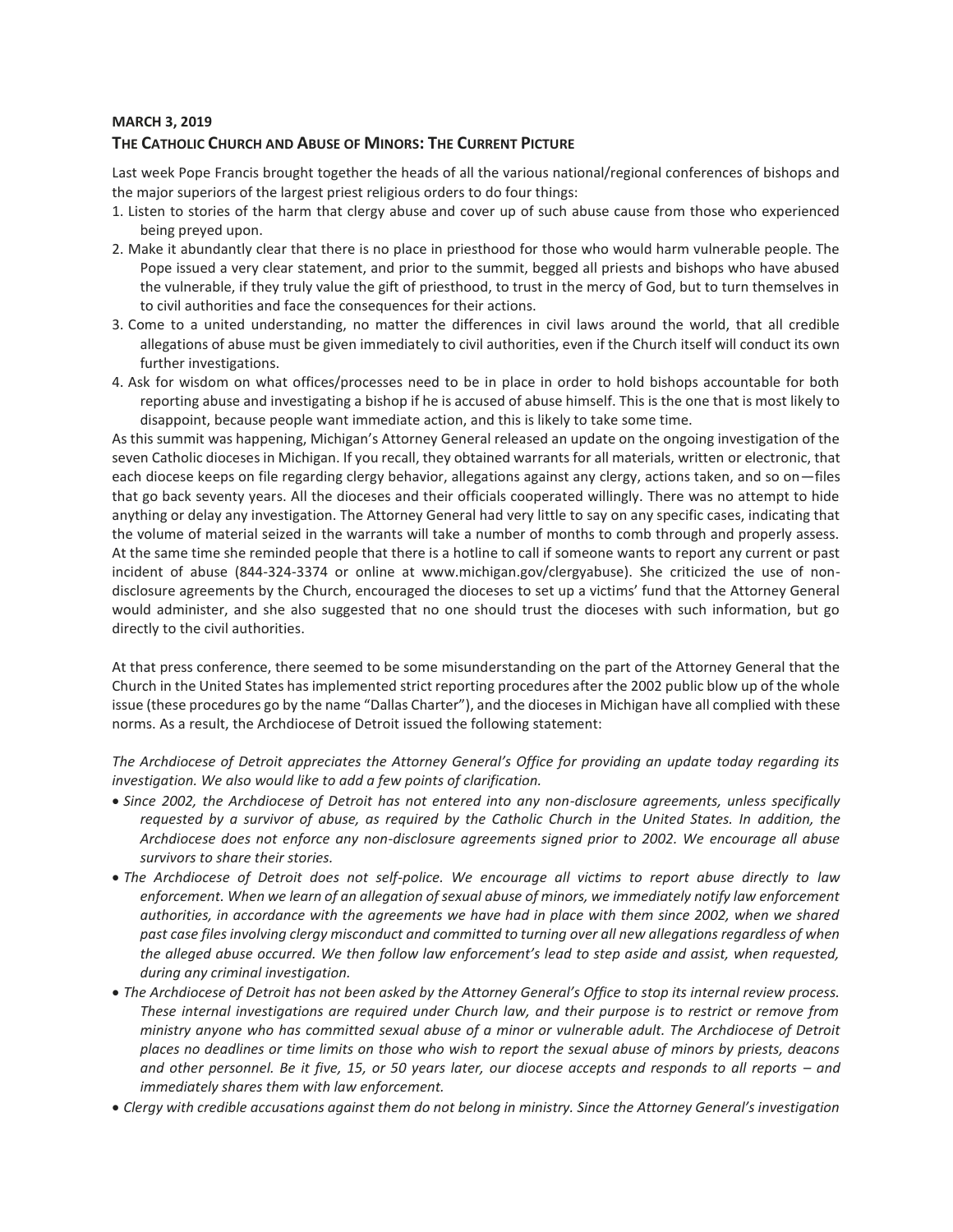*began, the Archdiocese of Detroit has not received notification from that office regarding credible accusations against any of our priests. Should we become aware of such a complaint, we will act immediately.*

- *The State of Michigan's mandated reporting laws have been in place for decades. Through the years, we have strongly supported expansions to the list, including the addition of clergy. The Archdiocese of Detroit regularly educates all mandated reporters of their duties to report sexual abuse or neglect of minors.*
- *When the Archdiocese of Detroit became aware of the Attorney General's request for parishes to publicize the state's tip-line, we immediately offered to help our parishes facilitate the publication of that material.*
- *The Archdiocese of Detroit looks forward to working with the Attorney General's Office to clarify some of the broad generalizations made during today's press conference.*
- *The Archdiocese of Detroit offers continued prayers and sorrow for all victim-survivors and their families. One sinful, criminal act, especially against God's most vulnerable and trusting children, is unacceptable and one suffering soul too many. We remain committed to preventing sexual abuse against anyone - especially children and vulnerable adults.*
- *For additional information about how the Archdiocese of Detroit works to prevent and respond to sexual abuse of minors or vulnerable adults, please visit protect.aod.org*.

What are we to do with all this news and focus on the Catholic Church and clergy abuse? One cardinal (McCarrick) has been recently defrocked. As I write this, a criminally guilty verdict for another cardinal (Pell, in Australia) has been publicized. Over the next few weeks I would like to highlight a few points, to try to help those who find themselves in discussion with others, Catholics and non-Catholics. In doing this I recognize that we priests and others in institutional power have lost most of our credibility on these issues. At the same time, I find that many news reports fail to put events they are discussing into a proper historical context, and often lump together vastly different issues simply because they involved priests who violated their vow/promise of celibacy. More next time.

## **MARCH 10, 2019**

## **THE CATHOLIC CHURCH AND ABUSE OF MINORS: THE CURRENT PICTURE (CONTINUED)**

I began a series of articles in last week's bulletin. My goal is to offer my own take on the current reality of the Church's handling of clergy abuse. One of my concerns is that some news reports seem to conflate how it was done some years ago and how it is done now. It is horrendous that up until 2002 the Church was not aggressive enough in removing abusers from ministry, covering up that abuse in many cases, and even moving people to a new setting without telling people about the past abuse. It is important to know that this is not the case now or for the last sixteen plus years, at least in the Archdiocese of Detroit. Here is what happens in the Archdiocese of Detroit if someone accuses a priest, deacon, bishop or lay Church minister of abuse of a minor, whether it is a recent claim or goes back decades.

The Church encourages anyone who has been abused or has knowledge of abuse to report it as soon as possible. This is true no matter when the abuse took place, even if the person being accused of abuse is no longer in ministry or is deceased. The Attorney General of Michigan has set up a hotline (1.844.324.3374 ) to receive all such calls. The Archdiocese of Detroit has its own hotline (1.866.343.8055) and can be notified as well. If the person calling has not notified civil authorities, the Archdiocese will. No one will be discouraged from notifying authorities.

The diocese has no say over or influence on any civil investigation. In fact, church records will most likely be subpoenaed as part of the investigation, and the diocese cooperates fully with anything that will help the investigation. On the diocese's side of things, there will be an investigation as well, not by the bishop, but by a board appointed by him and given the freedom to make their own judgment. The standard of judgment used by the diocese is not whether the accusation can be proved (that is the job of civil authorities), but whether the accusation has credibility to it. Any accusation made public means the end of the public ministry of that priest or other minister, and so it is not just enough to accuse someone. On the other hand, the standard used has to be supportive of the claim of the one who believes they have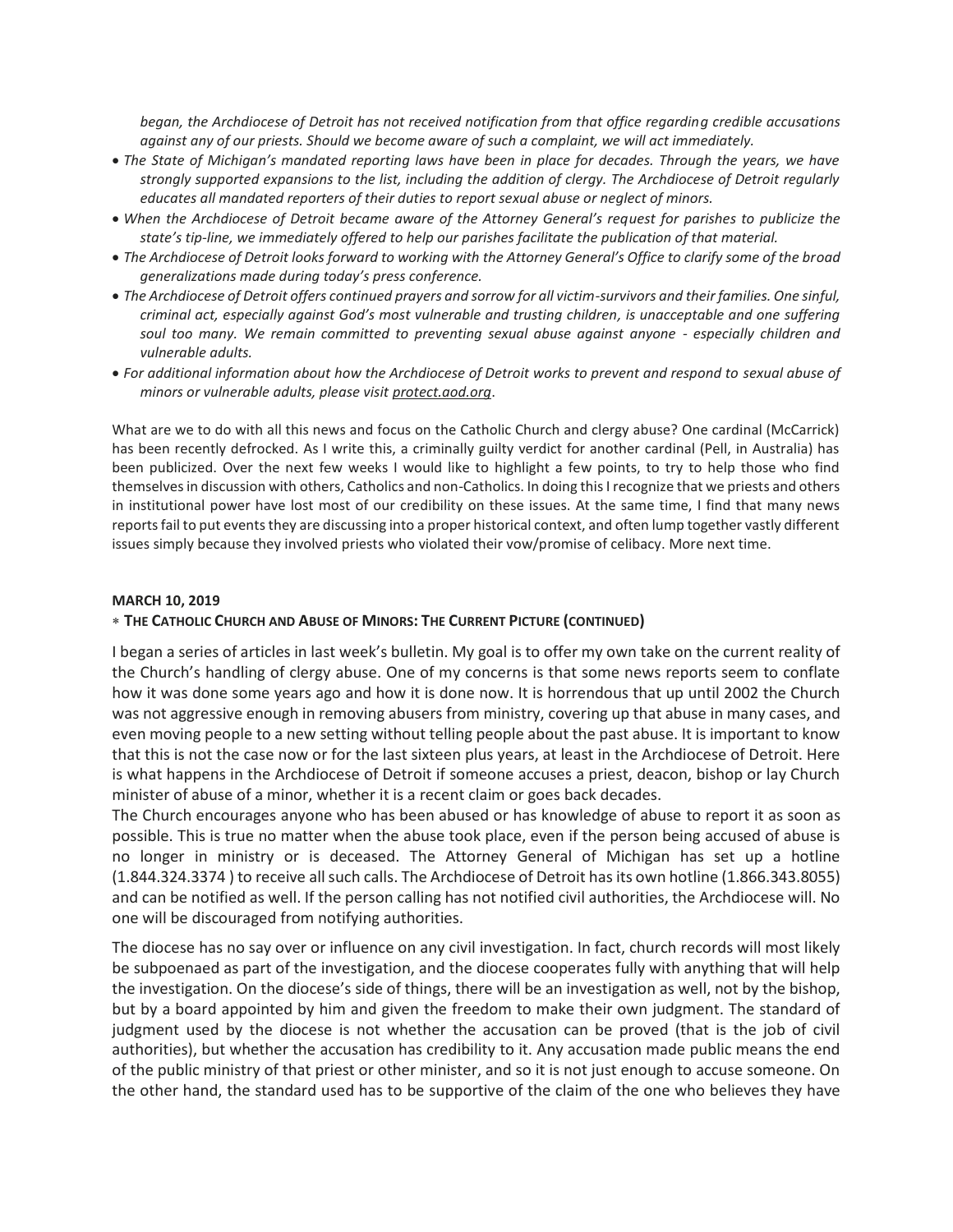suffered abuse. So, on the diocesan side of things, there is a discussion with the person who was victimized and, if the accusation is found credible (the person seems to be sincere in what they are saying and details of the allegation have a possibility to have occurred), then the diocese removes the person from public ministry and the position in which they currently serve. The accused will be named, listed on the diocesan website, and the public invited to go to authorities with any other information they might have on the person. In short, that person's ministry is effectively finished, even if the allegation does not lead to a criminal trial or civil lawsuit.

The diocese will continue to pay the accused their salary and benefits that are their due, but the diocese does not provide them help with a lawyer or any defense. They must do that on their own. For the one who has lodged the abuse complaint, the diocese will offer help with counseling and other reasonable help that can be agreed upon between the person and the diocese. The goal through it all—now, though unfortunately not necessarily prior to 2002—is for justice to be achieved as much as possible; those victimized by church workers to be believed and given resources for their healing; zero tolerance for any abuser to remain in public ministry; and transparency about the whole process. Next time, some thoughts on where I think the Church could still do better.

## **MARCH 17, 2019**

## **THE CATHOLIC CHURCH AND ABUSE OF MINORS: THE CURRENT PICTURE (continued)**

Please see the March 3 and March 10 articles for some previous comments. As mentioned, in the Archdiocese of Detroit, since 2002, the Catholic Church of the archdiocese has committed to passing on all allegations against priests or other Church personnel to civil authorities. If an allegation is deemed credible (not that it has been proved but only that the witness appears truthful and the details alleged have a possibility of having taken place), the Archdiocese removes the person from public ministry and publishes his/her name in the papers and on its website. The person's public ministry is effectively ended, even if the allegation is unable to be proven in a court of law. In other words, the Church in the Archdiocese has flipped the equation. It tries to help the one who believes they have experienced abuse rather than trying to protect the accused priest or Church worker. No more hiding the names, getting treatment in secret and then re-assigning a person elsewhere, or other practices of the past. This is a positive change, even though it puts all priests and church personnel in a very vulnerable position.

Where can we still do better? On a global scale, there continue to be a number of bishops' conferences and individual bishops and religious orders who do not seem to fully understand the gravity of these issues. It is still remarkable to me that so many dioceses and religious orders only recently published the names of credibly accused priests, in the wake of the uproar over the Pennsylvania Attorney General's report. In the United States that should have been done in the months and year after the 2002 Dallas gathering which declared a "zero tolerance" policy. There are still some who have not done so. That is unacceptable. More egregious to me has been the choice of some bishops, including some in the United States, who have allowed credibly accused priests to continue to minister publicly, even though they might have been removed from direct supervision of minors or sent to retreat houses. There is no excuse for that, and those bishops and religious superiors should voluntarily resign or be asked to resign.

The recent gathering of heads of all conferences of bishops and major superiors of religious orders in Rome was a step in getting everyone more attuned to what needs to happen. But the Catholic Church is not the monolithic reality many think it is. The Pope cannot simply assert his judgment and it will happen. Each individual bishop has apostolic authority on his own and each must embrace the same urgency for change in this area or it will fail. What needs to happen more is what the Pope finally did in Chile—ask for complete change of policy and, if needed, the voluntary resignations of all the bishops of the area.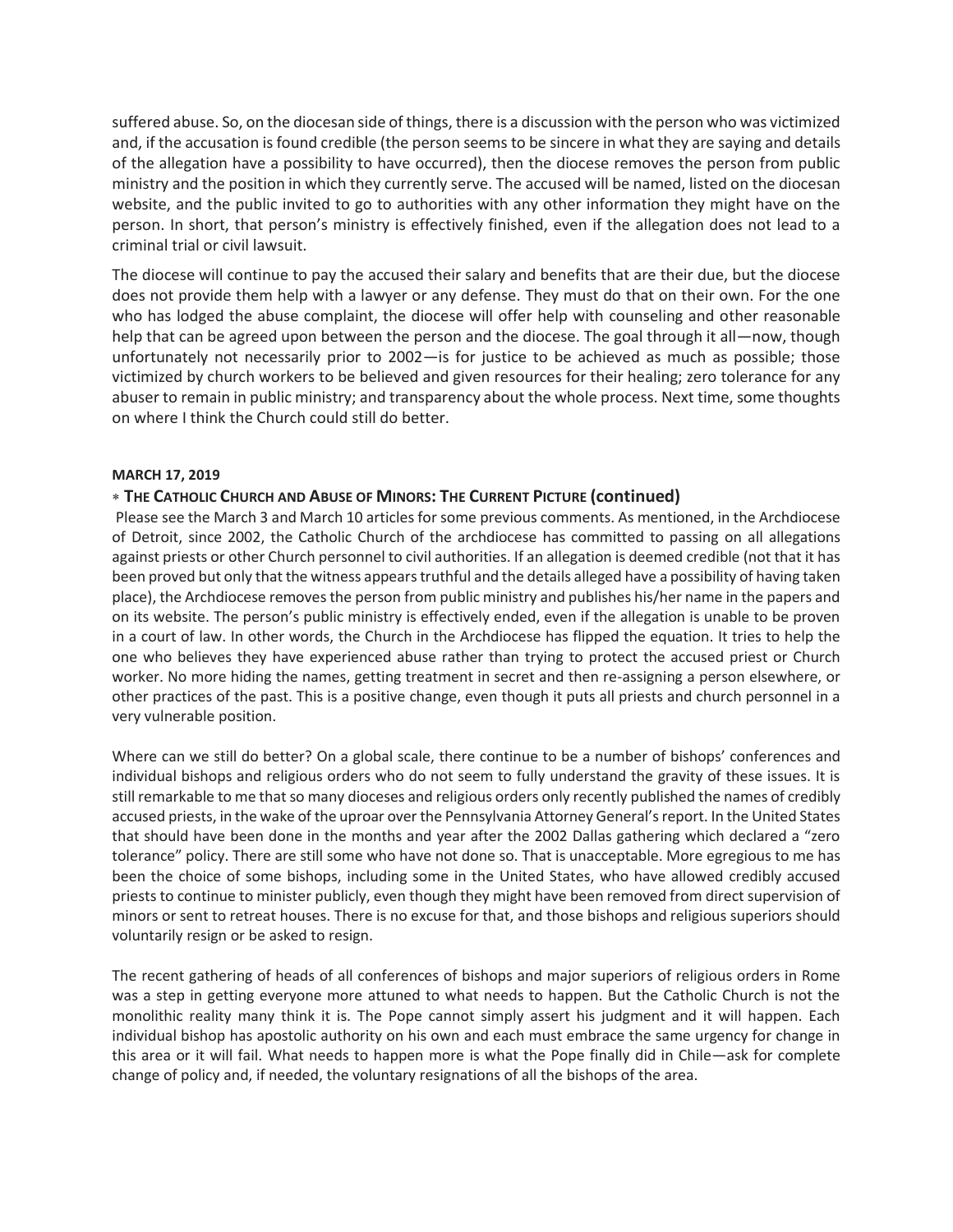This independence of each bishop does raise the question, however, of how to create structures which will hold bishops accountable. The U.S. Bishops are floating different proposals at their upcoming meeting. One that seems to be gaining support is to have the metropolitan bishop (the Archbishop of a region) be the point person for any bishops accused in his region of abuse himself or improper handling of abuse cases (or have the neighboring region's archbishop informed, if it is the metropolitan being accused). That might have credibility, if allegations go directly to a lay review board rather than first to the archbishop, all allegation are reported immediately to civil authorities (just as would happen if a priest were accused), the bishop steps aside from all public ministry immediately, and the public are informed of the investigation. What has been odd (and in my mind, wrong) up until now is the difference between how priests and bishops have been treated. With the priest, if it is a toss up between the credibility of the priest and someone bringing an allegation, the Church will now side with the one making the accusation. For a bishop, the Church, at least seemingly until now, continues to side with the bishop, until the accusation is not just credible but nearly certain.

The reason for this caution with bishops traditionally has to do with Catholic theology concerning bishops. Theoretically, any bishop can create a schismatic Church—a splinter of the Catholic Church where the bishop could ordain other bishops and all the sacraments are valid because the bishop shares apostolic succession with the Pope and all other validly ordained bishops. In other words, the rule was "always treat bishops with kid gloves" lest they split off and form their own Church. That is one reason why the removal of McCarrick as a cardinal, his resignation as a bishop and his defrocking as a priest was so unprecedented, even if he did not receive the civil punishment that was due his actions. Because priests on their own cannot validly ordain bishops or other priests, the Church has felt free to deal with them more severely. But there is also an issue with priests, in that, again in the Catholic understanding, "once a priest always a priest." A priest can be "defrocked," removed from ministry, no longer be supported by the Church, and left on their own to work out the rest of their lives, but technically he is still a priest. And the Church has a responsibility toward him and what he does, at least on a moral level. There is no way to supervise such "ex"-priests. Is it better, then, in the case of priests who have abused, to remove them from public ministry but continue to offer them some financial support and therefore exercise some supervision of them? In the Archdiocese of Detroit, in most cases, they have not requested that the abuser be defrocked, only removed from public ministry.

Another area where we need to do better as a Church is facing head on issues of sexuality and power. A priest is formed, at least in most cases at present, in a very closed, controlled environment. A seminarian goes from being someone who has very little power within the institution to someone who is put into a position of authority that carries great weight. At the same time, the seminary, although it will form a seminarian in the virtue of celibate chastity and offer pastoral support in integrating that into one's life, is not like a parish or other ministry settings. If a seminarian has not matured in understanding his own sexuality and how to accept but properly channel human desires, he can find himself dealing with these more on his own in ministry and mistakes can be made. Both in the area of power and sexuality, priests, in other words, can mess up. It is important, I think, that we recognize different types of failures and respond to them appropriately.

What cannot be tolerated is when sexuality and power, no matter how he got there, leads a priest to take advantage of a minor or someone in a vulnerable position. That use of power to assert oneself over another sexually is a type of distortion of human nature that has to be handled with zero tolerance. Even if a priest were to receive counseling and ongoing support, there is no way to verify that a priest had been healed or permanently changed. He needs to step aside from priestly and any other ministry/jobs that would put him into a position of contact with minors or other vulnerable people. The same response would be appropriate for a priest who avails himself of child pornography, even if he has never acted out on it toward a minor. In all these cases, forgiveness is possible but not restoration to the former way of life.

However, there are situations of priests who misuse their authority or who enter into inappropriate sexual relationships with other adults. There is a tendency, at least in the media and even at the institutional level, to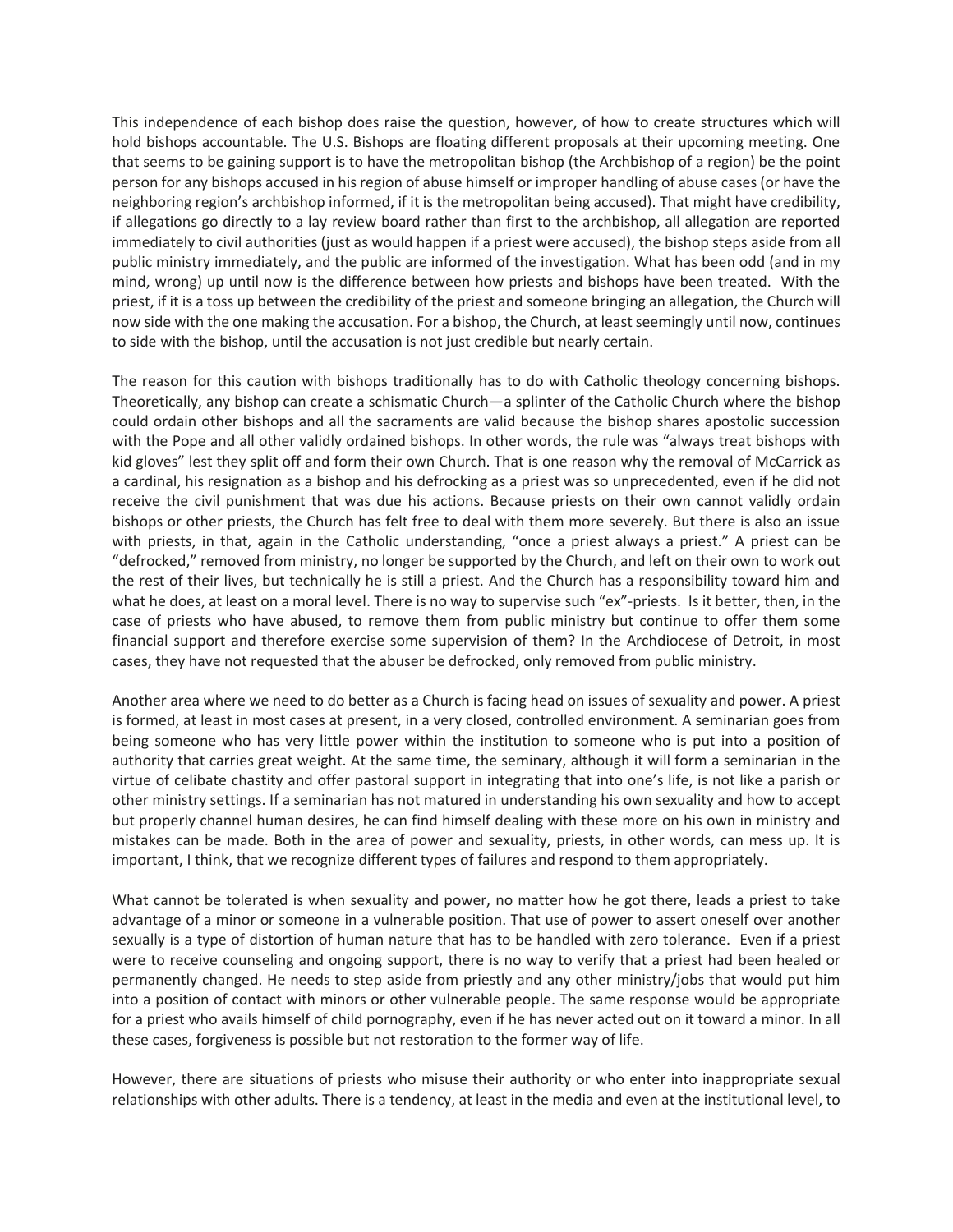lump all of these together under the word "abuse," which I do not think is helpful. If the actions are truly a form of abuse, then, yes, by all means remove him from priesthood. If the actions are mistakes and failures from which one can learn and grow, or the human process of falling in love with another mature person and working through that relationship, that is a different story. There should be a way for the Church community to help the priest through these situations, and if he shows an ability to re-commit fully to priestly ministry, a way to keep him within priestly ministry. More next time.

## **MARCH 24, 2019**

# **The Catholic Church and Abuse of Minors: The Current Picture (continued)**

Please see the March 3, 19, and 17 articles for some previous comments on how the Archdiocese of Detroit handles any allegation of abuse and where I think the Church needs to continue to improve. The real questions are "Why stay in the Catholic Church with all this taking place? How can you support a Church that has handled the issue of abuse so poorly?" I have been asked that by friends and family, very active and committed Catholics and marginally connected Catholics, people of other faiths and no faith. I realize that I am part of the institutional side of the Church that has messed up so badly, so my words might not carry great weight. But here are my thoughts.

If we are going to condemn people and institutions for all the bad they have done, should we not commend them for all the good as well? And as contemptible as the bad is within the Church's long history—there is no way to justify it—the good is amazing. The virtue, generosity, kindness, compassion, creativity for the good that has emerged year after year, century after century; responding to the real needs of the most vulnerable and challenging the wealthy and powerful to use their resources for the good—this is not in spite of the Church's reality as an institution, rather because of how that institution has been able to incarnate and pass on the message and ministry of Jesus Christ. I find it odd that people will praise the life and work of a Mother Theresa or Solanus Casey or Oscar Romero but attribute that to them personally as though the Church's theological, formational, and liturgical tradition has little or nothing to do with why they became who they were and what they did. If one were able to view the entirety of the Church at a glance (all of its people, all they are doing, all of its structures, good and bad) the good would vastly overwhelm the bad. So, why remain within the Church today? Because, in spite of its many and severe flaws, and even evil within it, it is the bearer of amazing goodness and hope, as witnessed to by the overwhelming majority of its members.

The second general response I give focuses on the loss to the Church, if good people disconnect. I always preface that remark with "*I understand why and even that people might decide to leave but… ."* Each person, even if they are highly critical of the Church's leadership or disagree with certain Church practices and teachings, is important and necessary to the Church's overall well-being. The last thing we need is a Church where everyone thinks alike, or everyone is simply lock-step with what the pastor or bishop says to do. It is precisely that type of loyalty to the Church as institution by many bishops and priests that has helped to create the current situation. I encourage people to remain in some connection to the Church. Ideally Sunday Eucharist. If that is too much, then prayer during adoration times or simply in the church space itself. If even that is not leaving one peaceful, then at least be part of one of the many outreaches for good that are Church-sponsored. Why remain within the Church today? Because the Church—and God's work through the Church—needs you.

There are as well, for me, more specific reasons to remain within the Church and do all I can to see that the Church stays strong in its ability to pass on and live its faith tradition. The biggest, for me, is the Eucharist. I do not know what I would do without the Eucharist. First as a priest. It is a joy to celebrate Eucharist with a gathered community of faith. There are some, especially in my theological training, who have questioned why someone would remain a priest in a Church that allows only men to be priests and does not open itself to choosing some of the best of men (because they are married); or in a Church that refuses to invite all baptized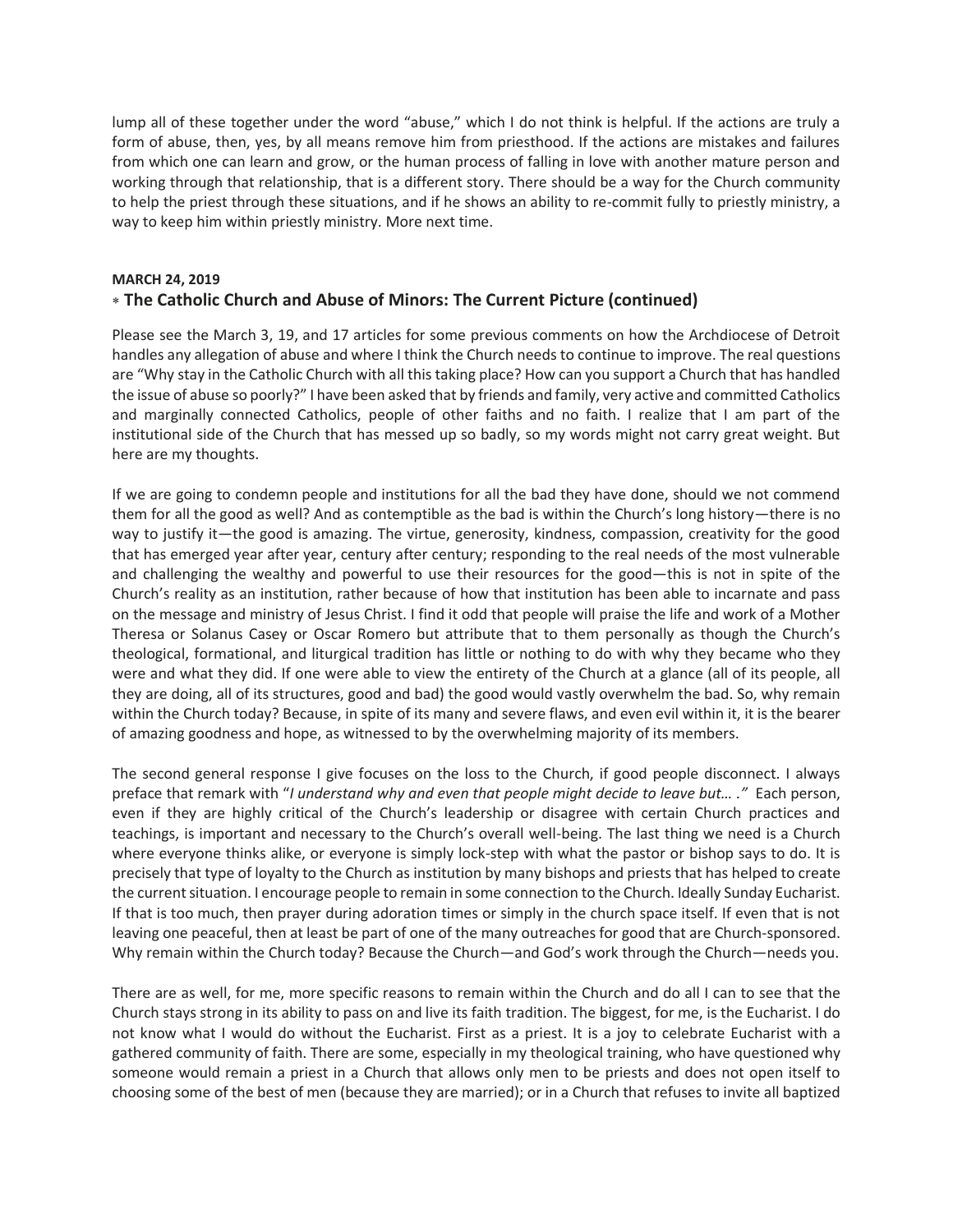Christians to communion; in a Church that sets up obstacles to communion for the divorced and remarried or people not in recognized marriages. My answer to them has been the same. I agree that the Church has the ability within its structures to make significant changes as to who presides and how the liturgy is celebrated. And on some issues, I am disappointed that the Church's leadership refuses to consider them. But, I truly felt and continue to feel called to a priesthood that places the celebration of Eucharist at its center. It brings me joy, even as I experience it bringing life to so many.

However, even if I gave up being the priest-celebrant—I would so greatly miss that, but it is not essential to me as a person—I do not ever see myself giving up the Eucharist. The Catholic Church's understanding of Sunday Eucharist—a gathering of the people of God at the invitation of the risen Jesus to connect all that we are to the once-for-all offering of His life for the salvation of the world—is core to my living in Christ. It is not dependent on the holiness of any person, including the priest. It is not simply a creation of the community gathered in the Lord's name. It is not something that comes about by saying the correct words and doing the right actions. It is not merely a symbol we enact to feel good or to be faithful to the Lord's command to "Do this in memory of me." It is not even dependent on me being all that excited or attentive to what is happening (though it is best when all present are so attentive and participative). It is a participation in the saving mystery which God makes possible through Jesus' life, death and resurrection. It is real. It is visceral. It engages our whole being (if we open ourselves to it). It unites us (and demands we try to embrace that unity) to a diversity of people across all socio-economic-political-cultural strata. It is sheer gift. Why do I not leave the Church? Because of the Catholic (and by extension Orthodox) Church's celebration of Eucharist. It is a reason for me never to lose touch with the Church, even in times of great doubt and questioning.

Another reason for me to stay is the Catholic Church's embrace of what Pope John Paul II called the "Gospel of Life." The Catholic Church does not simply condemn abortion. It urges the whole Church to be a community in which a person struggling with this decision can find aid and support. Moreover, if one has made that decision, the Church has a whole ministry of healing and reconciliation it desires for the person. It does not condemn the person. That commitment to life makes the Church speak up against war, lack of health care, improper treatment of immigrants. The Church as institution stands against the use of capital punishment, the reality of assisted suicide or anything that leads to euthanasia. The Church as institution strongly advocates for those with handicaps, mental illnesses, and other challenges. In fact, in these areas, the Church as institution, trying to be faithful to the consequences of the teachings of Jesus, finds itself at odds with many of its individual members. It is the institutional reality that has been able to keep this commitment to protecting the dignity of every human life consistent and strong. That commitment, for me, is a reason to stay within the Church.

There is a joke that I am sure many have heard that goes something like this: *How do you know that the Catholic Church is part of God's plan? There is no other way to explain how such a screwed up institution could exist continuously for nearly 2000 years*. Beneath that joke is a recognition that, if you line up all the bad things the Church has been complicit with over the centuries, it is a not a pretty picture. The unveiling of clergy abuse and its cover-up, along with the light being shined on a clerical culture of misused power, becomes another damning part of that history. Beneath that joke as well, however, is an appreciation that there is something amazing about the Church's long-lived reality. To be part of the Catholic Church is to bring into our lives elements of two thousand years of various ways of responding to the message of Jesus Christ to *"Go, therefore, and make disciples of all nations, baptizing them in the name of the Father, and of the Son, and of the Holy Spirit, teaching them to observe all that I have commanded you. And behold, I am with you always, until the end of the age."* (Matthew 28:19-20). Those elements transcend any one language, ethnicity, culture, political or economic system, time or place. They are worth embracing, even as we need to condemn the awful things this Church has done or fails to do.

Next time: some thoughts on the underlying cause of the abuse crisis. Unfaithful priests? Sexual orientation? Something else?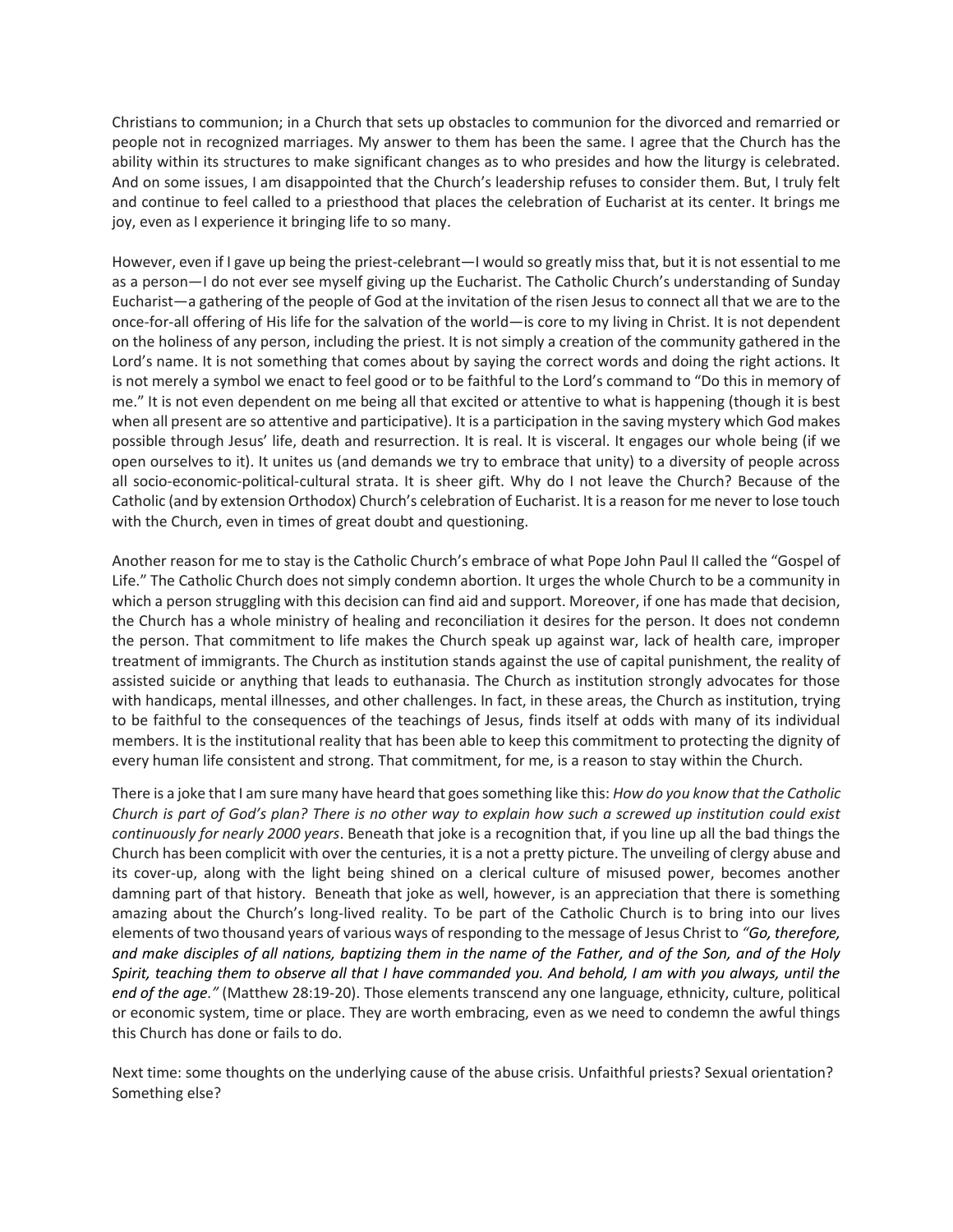### **MARCH 31, 2019**

## **THE CATHOLIC CHURCH AND ABUSE OF MINORS: THE CURRENT PICTURE (CONTINUED)**

Here are my thoughts on some of the suggested underlying causes of the abuse crisis. These are not scientific findings, rather personal thoughts.

In my conversations with people and reading many news articles and commentaries on the clergy abuse issue, I see several misguided (as I see it) ways to talk about the underlying causes and consequent remedies for the crisis. The first is to focus primarily on the issue of celibacy alone. On one side some will argue that celibacy itself is the problem and say we need to get rid of it. Statistically abuse perpetrated by adult men goes across the board. There are no universally agreed upon statistics, but the general scientific social consensus seems to be about 5% of (American) males will abuse a minor in their lifetime. That is right at the percentage of priests who have abused. It is sad that priests abuse at the same rate as the general male population, but it does mean that most abuse occurs in homes with relatives or close friends of the family. We could have an all married clergy and abuse would still happen in about the same numbers. The victims of the abuse might change (more on that later) but the numbers would most likely be similar.

On the other side of those who focus misguidedly only on celibacy are church-related people who think: if all celibates would just be true to their vows/promises, none of this would have happened. Theoretically true, perhaps. But do we really want in priesthood (or any situation with easy and encouraged access to minors) men who are sexually attracted to minors? Moreover, in some of the commentary on these issues, I have seen many make no distinctions about the many different types of sex-related failings among celibates. To put the rape of a child into the same category as a mature, adult, albeit improper sexual relationship is both wrong and unhelpful. Many who focus on celibacy alone in this way think that the answer is to kick out of priesthood any priest who violates their promise or vow of celibacy. Yet, I know a number of very good priests who struggled with celibacy, even entering into a mature, consensual adult relationship for a time, who have come to live their priestly life in deeper ways. The Church would have been the loser, if all of them had been kicked out. It does not mean that priests should not live their promises or vows. Of course, they should be doing that. It just means that total celibacy or no celibacy are not really going to address the underlying causes of the problem.

Another misguided way to frame the abuse issue is to focus on the issue of sexual orientation. In reading the comments on this issue, some would put the blame on priests who have a same sex orientation or act in a homosexual manner. On the other side are those that argue that homosexuality has nothing to do with the current abuse reality. I think both are wrong. The solution given to the problem by the first group is to not admit into and/or kick out of priesthood priests who identity as homosexuals. Again, there are many such priests, who have integrated their sexual orientation in a mature, affective but celibate way, and the Church would be the lesser to lose them or never to have them as priests. There are no statistics on what the percentage in priesthood might be. And currently there is definitely a pressure on such priests within the Church as institution not to publicly identify themselves as such. But it should not be surprising that there are many homosexually-oriented priests, bishops and cardinals. Embraced within a life of mature celibacy it is an honored and highly praised life that they would be living. I have no idea of the number. Priests do not generally reveal to each other what their sexual orientation is. But I would not be surprised if the percentage of homosexually-oriented priests is four or five times higher in priesthood than in the general male population, given that it is a way that the Church's teaching can be faithfully lived.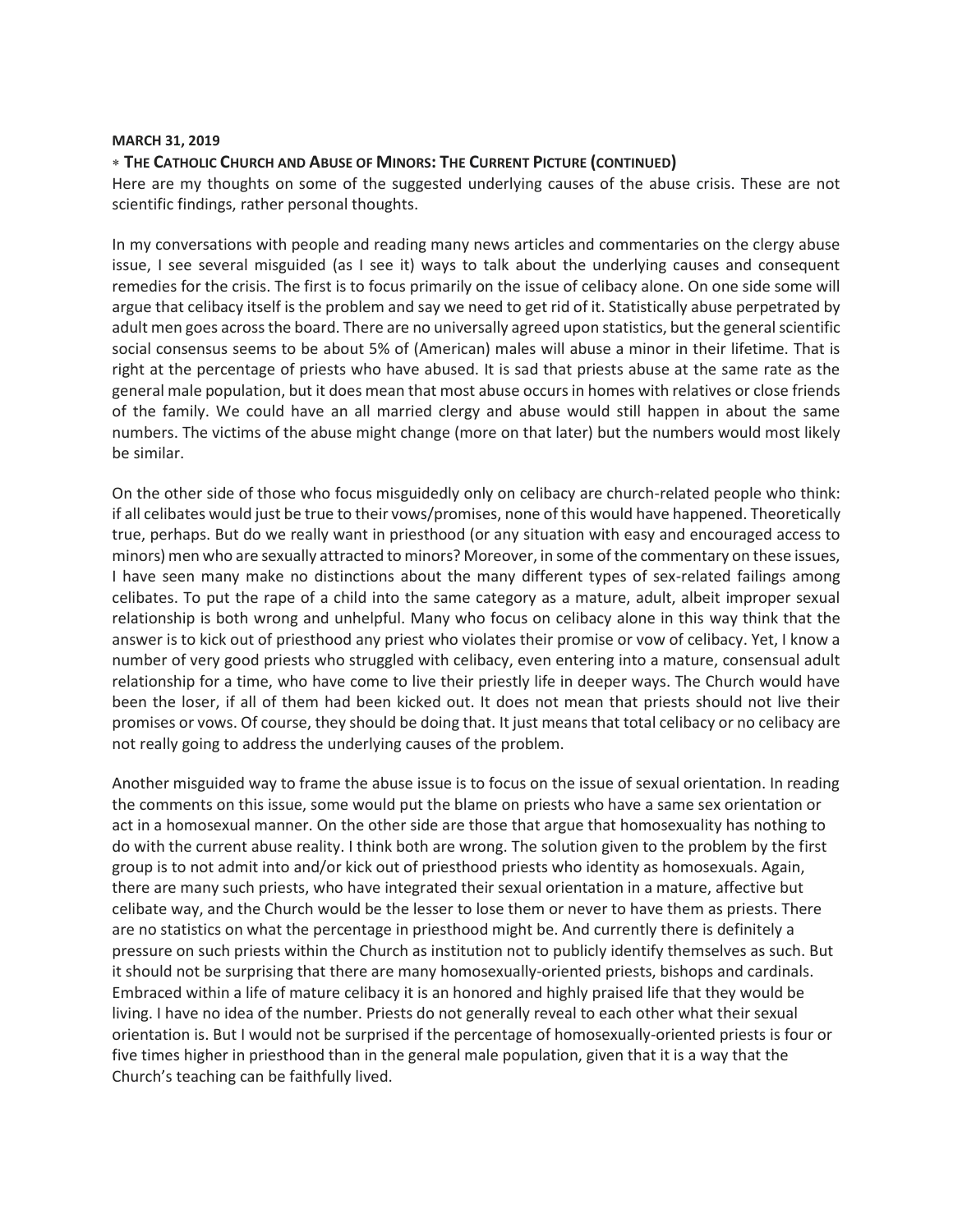However, those who think that homosexuality has absolutely nothing to do with the issue of abuse by priests are also, I think, mistaken for one category of abuse, given the statistics that have been published. I will say a few words on this next time and wrap up these comments by pointing to what I think the underlying cause (and potential solution) might be.

### **APRIL 7, 2019**

## **The Catholic Church and Abuse of Minors: The Current Picture (conclusion)**

Please see previous articles that have led to this point. I will collect them and put them together on the website under News-Pastor's Perspective-Archives/Series. I have been giving my two cents on underlying causes for the crisis and subsequent ways to move forward, focusing first on what I think are some misguided understandings. The final one I want to address are those who claim that homosexuality has absolutely nothing to do with the issue of abuse by priests.

It is true that serial abusers will prey on those who are available. Odd as it may sound, such abuse for them is not an expression of their sexual orientation but of their power and control. For Catholic priest abusers that often has meant that boys have been victimized, even if that does not mean the priest abuser is himself truly homosexually-oriented. And, as mentioned last week, I think those who want all homosexually-oriented priests out of priesthood, even if they are living celibate lives, are misguided and the Church's capacity and heart for ministry would be severely harmed. However, looking at the statistics from the John Jay study of the crisis, it is clear that in the Catholic Church there is a disproportionate number of cases of priests abusing teen boys, compared to the pattern of abuse in the rest of society. This does not lessen the wrongness of these actions. Absolutely criminally wrong. All such cases should carry with them full legal penalties. Such a priest should not be in the priesthood. But it seems to me that the statistics suggest a human formation problem in our seminary systems, especially in terms of integrating a mature sexuality into one's life.

Since the time of the Council of Trent in the  $16<sup>th</sup>$  century, when our current form of seminary formation was established to deepen the intellectual and spiritual formation of candidates for priesthood, the Church has favored a model that sets the candidates apart from the rest of their peers and surrounds them with a semi-monastic schedule. This was done often from high school age on. But even if from college age on, too many candidates had to come to maturity and integration of their sexuality and human formation in that more isolated context. This environment was, moreover, nearly all-male, and so any sexual acting out was more likely to be male-male, something that carried over for some into ministry. Add to this reality the fact that such an environment is not the easiest one in which to honestly acknowledge and deal with sexuality. It is much easier to suppress, ignore, be in a "don't ask, don't tell" mindset. I do not think it is happenstance that the highest percentages of abusers have come from classes of priests trained in such closed systems, and that the most common form of priestly abuse has been with a teen male as the victim.

Some of this began to change in some places from the mid 1970s on after the Second Vatican Council. This was also the peak of the so-called "sexual revolution," and attempts at changing the formation process were haphazard at best. The good news is that there is now an awareness that priestly formation needs to include mature human formation, including formation in sexual maturity and integration of a celibate life into one's vocation. The not so good news, in my opinion, is that we have not found an adequate model of priestly formation in line with the vision of the Second Vatican Council. Instead we have fallen back on the older, semi-monastic model. This has been coupled with a decidedly negative view of homosexuality, even if one was desirous of living a celibate life. I am not sure that such a system will be optimal for encouraging priests to be both honest about and integrate their sexuality in a mature way.

What might be an alternative model in light of Vatican II? I think the Council's focus on the vocation of every baptized person and the call to holiness of everyone, no matter their walk of life, is the starting point, especially for diocesan priesthood. Rather than trying to maintain a complete (and somewhat isolated) formation process all wrapped up